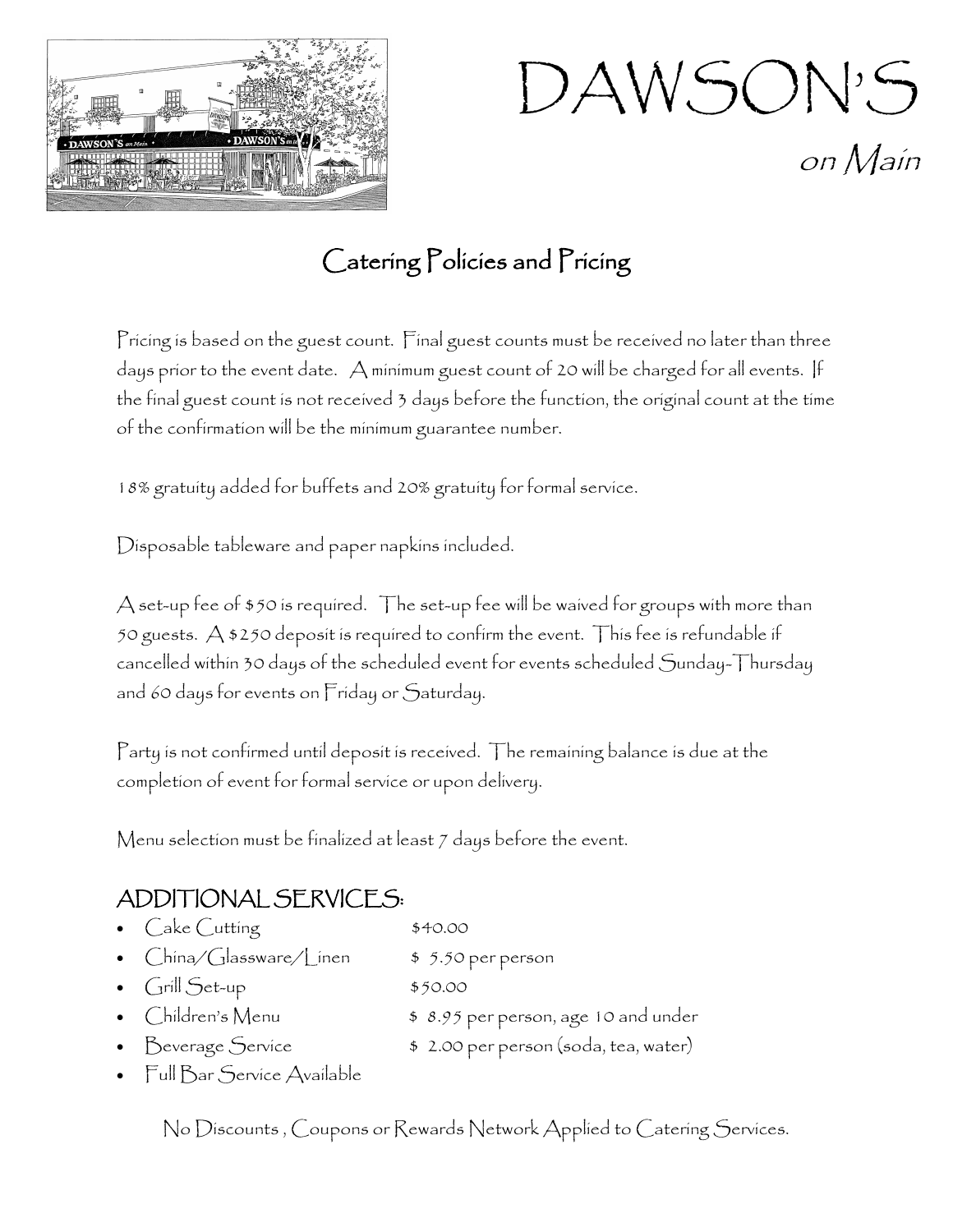

on Main

## Cold Hors D'ouevres

Premium Gulf Shrimp \$250/100 pieces

House-Made Guacamole & Chips \$125-serves 25-30

Assorted Fruit & Cheese Tray and Gourmet Crackers \$95-serves 25-30

Assorted Vegetables w/House-made Dip \$85-serves 25-30

Spinach Artichoke Dip \$90-serves 25-30

House Made Salsa and Chips \$110-serves 25-30

## Hot Hors D'ouevres

#### Chicken Strips with Dawson's BBQ Sauce

\$300 per 100 pieces

#### Chicken, Beef or Veggie Kabobs with Sesame Thai Glaze

\$225 per 100 pieces

Brandy Peppercorn, Italian or BBQ Meatballs \$250 per 100 pieces

#### DAWSON'S BBQ bacon wrapped Shrimp

\$350 per 100 pieces

BBQ Pulled Pork Sliders \$250 per 100 sliders (serves 50 pp) Hickory Smoked Ham with Fresh Rolls and Condiments \$275 Serves 75

Hickory Smoked Turkey with Fresh Rolls and Condiments \$275 Serves 45-50

Black Angus Slow-Roasted Round of Beef With Fresh Rolls and Condiments \$325 serves 75

Tenderloin of Pork with Fresh Rolls and Condiments \$300 serves 40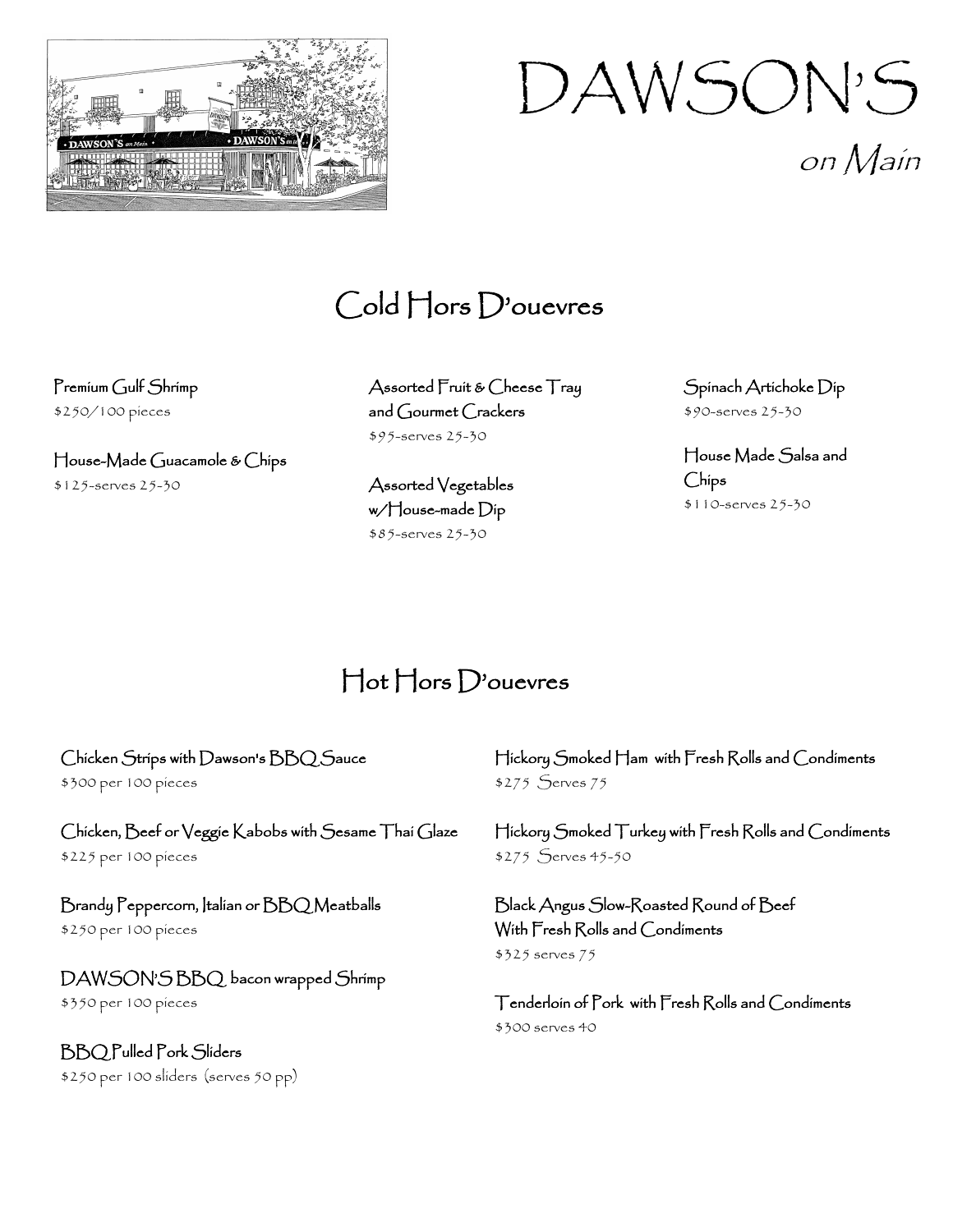





Minimum of 20 guests

Fresh Danish, Homemade Breads and Muffins Bagels with Cream Cheese, Honey Butter Fresh Fruit Juice and coffee \$14 per person

Granola Pancakes Choice of Two: Sausage, Bacon or Ham Fresh Fruit and Yogurt Juice and Coffee \$15 per person

Variety Quiche Home Fried Potatoes Choice of Two: Sausage, Bacon or Ham Assorted Breads Fresh Fruit and Yogurt Juice and Coffee \$18 per person

Egg Casseroles or Egg Scramble Choice of Two: Sausage, Bacon or Ham Assorted Breads Fresh Fruit and Yogurt Juice and Coffee \$16 per person

Biscuits and Gravy Scrambled Eggs Sausage Links and Bacon Hash Brown Potatoes Juice and Coffee \$18 per person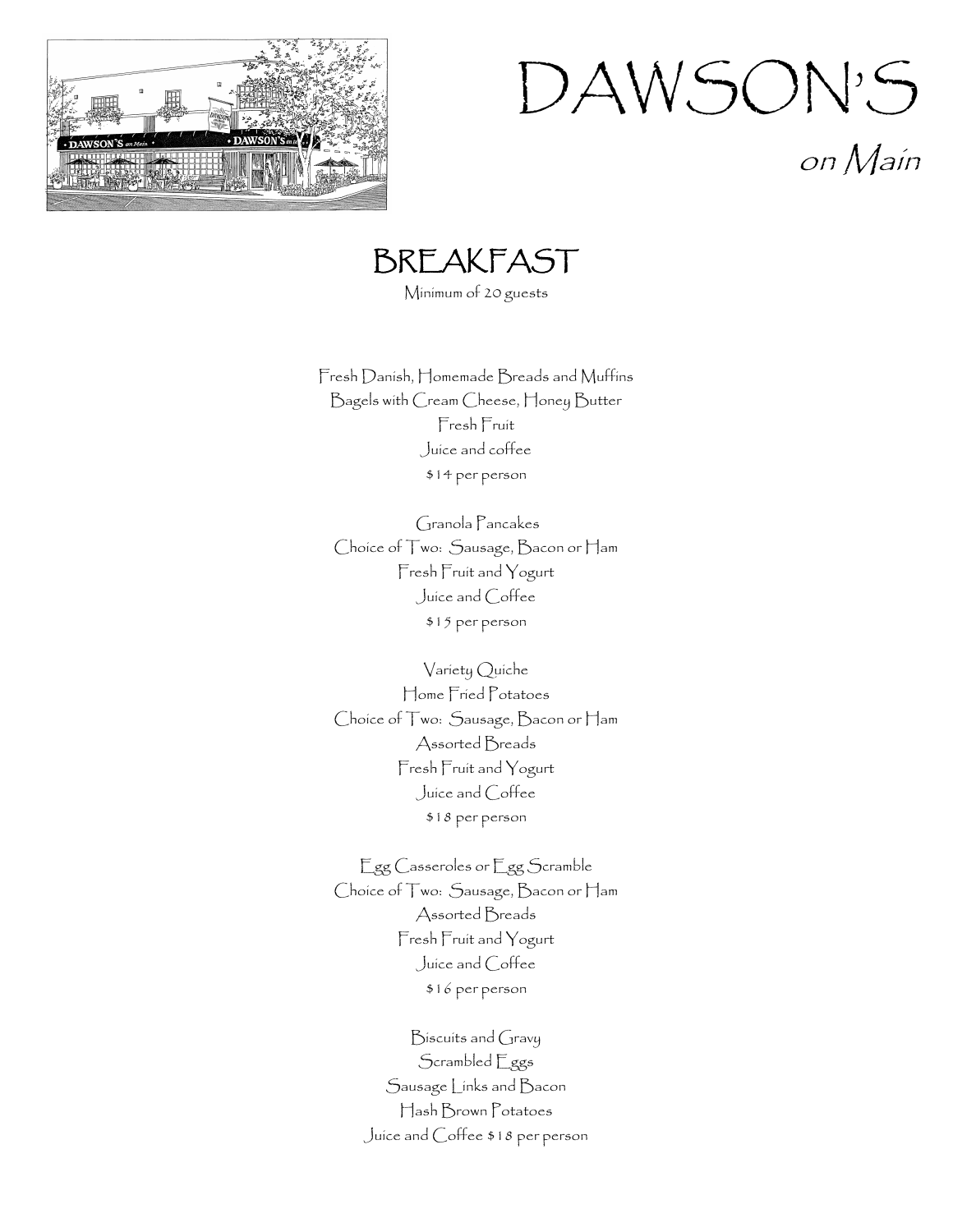

on Main

## PICNIC MENU

Minimum of 15-20 guests

Choice of Two: Hamburgers, Hot Dogs, Brats \$15 per

> Pulled Pork or Chicken (requires 2 days notice) \$13 per person

BBQ or Herb Grilled Chicken Breast \$15 per person

DAWSON'S Signature Roasted and Smoked Chicken (requires 2 days notice) \$15 per person

#### All Entrée Choices are served with choice of two: Choice of Three : \$17 per person

Baked Beans DAWSON'S Signature Cole Slaw Homemade Potato Salad Macaroni and Cheese Broccoli Salad 7-Layer Salad Fresh Fruit

#### Included in all Entrees:

Assorted Buns Condiment Tray Cookies and Brownies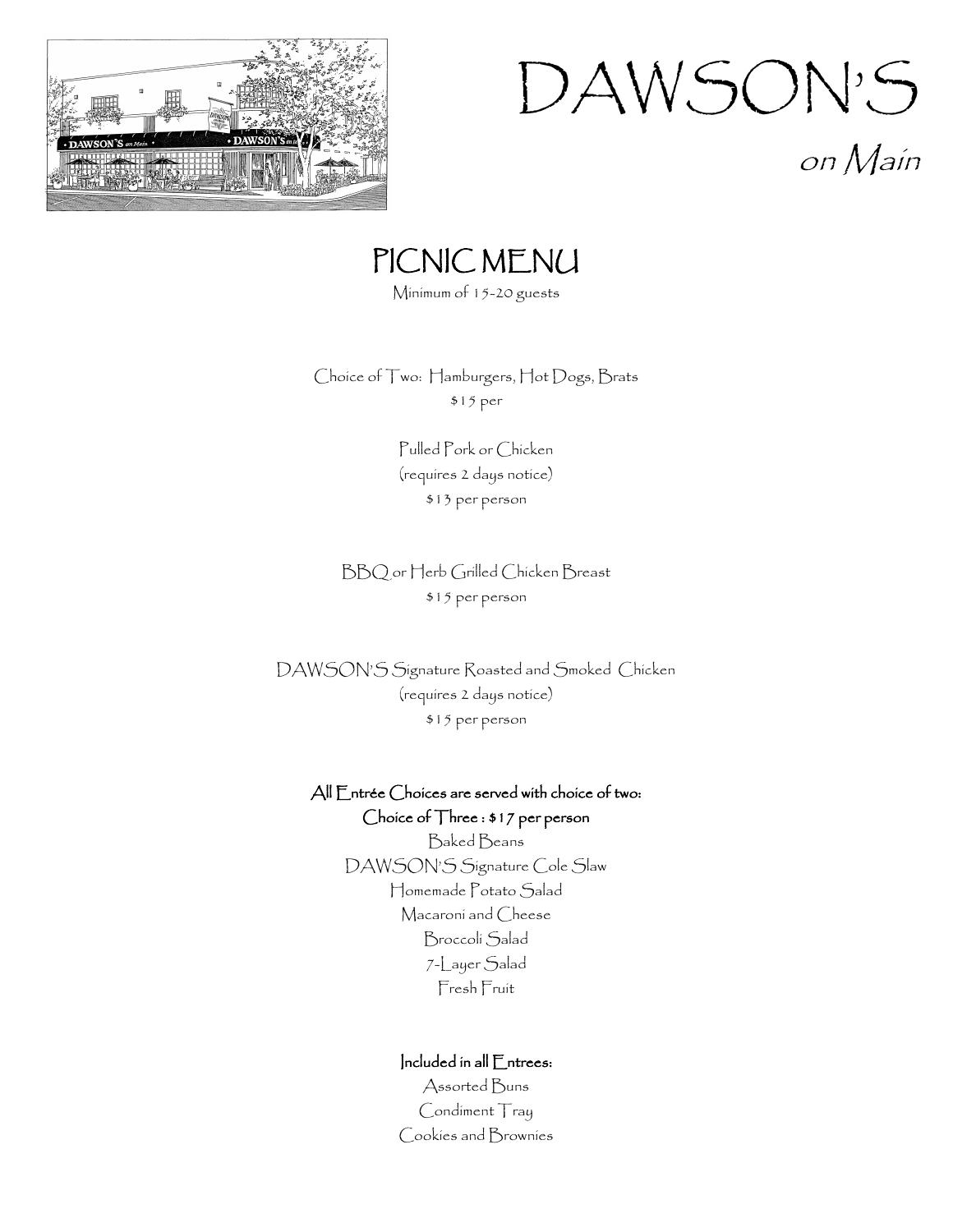

on Main

## Hot Lunch Buffet

### \$17 per person

15 guest minimum includes one entrée

#### ENTRÉE CHOICES

Pulled BBQ Chicken Garlic Herb Grilled Chicken BBQ Pork Chicken Parmesan Smothered Chicken Homemade Meat | oaf Roast Pork Loin Roast Beef Lasagna DAWSON'S Signature hand-breaded Chicken Fingers Baked Atlantic Whitefish

Buffet includes one Salad, One Vegetable, one Starch, Cookies or Brownies

#### SALAD CHOICES

## VEGETABLE CHOICES

House Salad Spinach Salad Homemade Cole Slaw 7-Layer Salad Broccoli Salad Fresh Fruit

#### Other salads available on request

Southern Style Green Beans Buttered Corn Sautéed Mixed Vegetables Buttered Glazed Carrots Green Bean Cheese Bake

#### STARCH CHOICES

Signature Garlic Mashed Potatoes Cilantro Rice House-Made Pasta Salad Five Cheese Macaroni & Cheese Herb Roasted Red Potatoes Dawson's Signature Potato Salad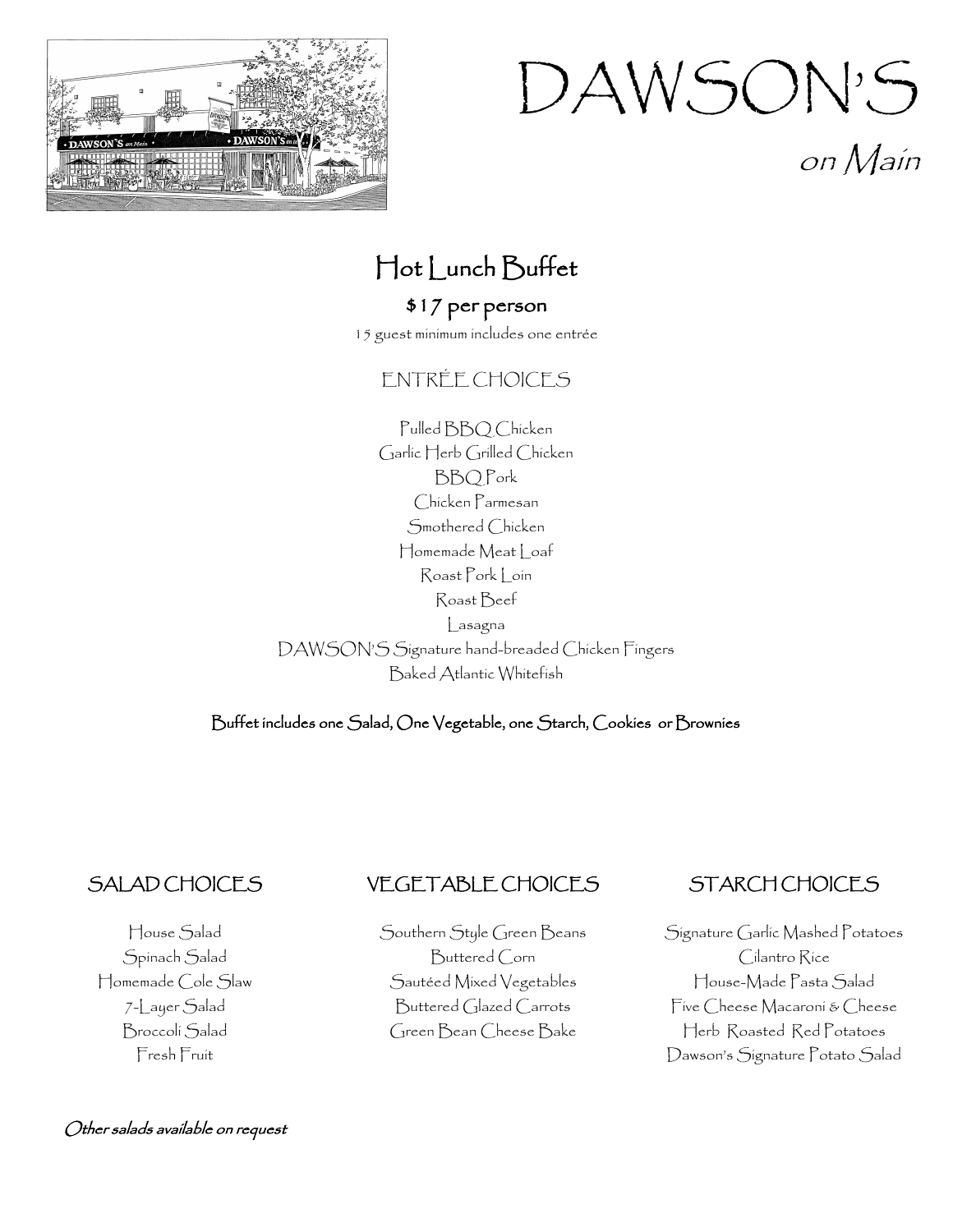



## SOUP, SALAD & SANDWICH BUFFET

## \$16 per person

## SOUP-select one

Potato Soup Chicken Noodle Broccoli Cheese Vegetable Beef

## SALAD-select one

Iceberg Mini Wedge-crisp iceberg topped with Apple Hickory bacon, red onion, cucumber, crumbled bleu cheese and honey roasted pecans. Topped with our Signature House Dressing

Cranberry Pecan Salad-Chopped spinach, candied pecans, red onion, cucumber and cranberries tossed in Raspberry Vinaigrette.

Caesar Salad-Crisp romaine lettuce, Italian Cheese, seasoned croutons and House Caesar dressing.

### SANDWICH-select meat, cheese and bread

#### CHOICE MEAT

#### CHOICE CHEESE

#### CHOICE BREAD

Ham Turkey Roast Beef Chicken or Tuna Salad

Swiss American Pepper Jack

Croissant Sourdough Multi-grain Wheat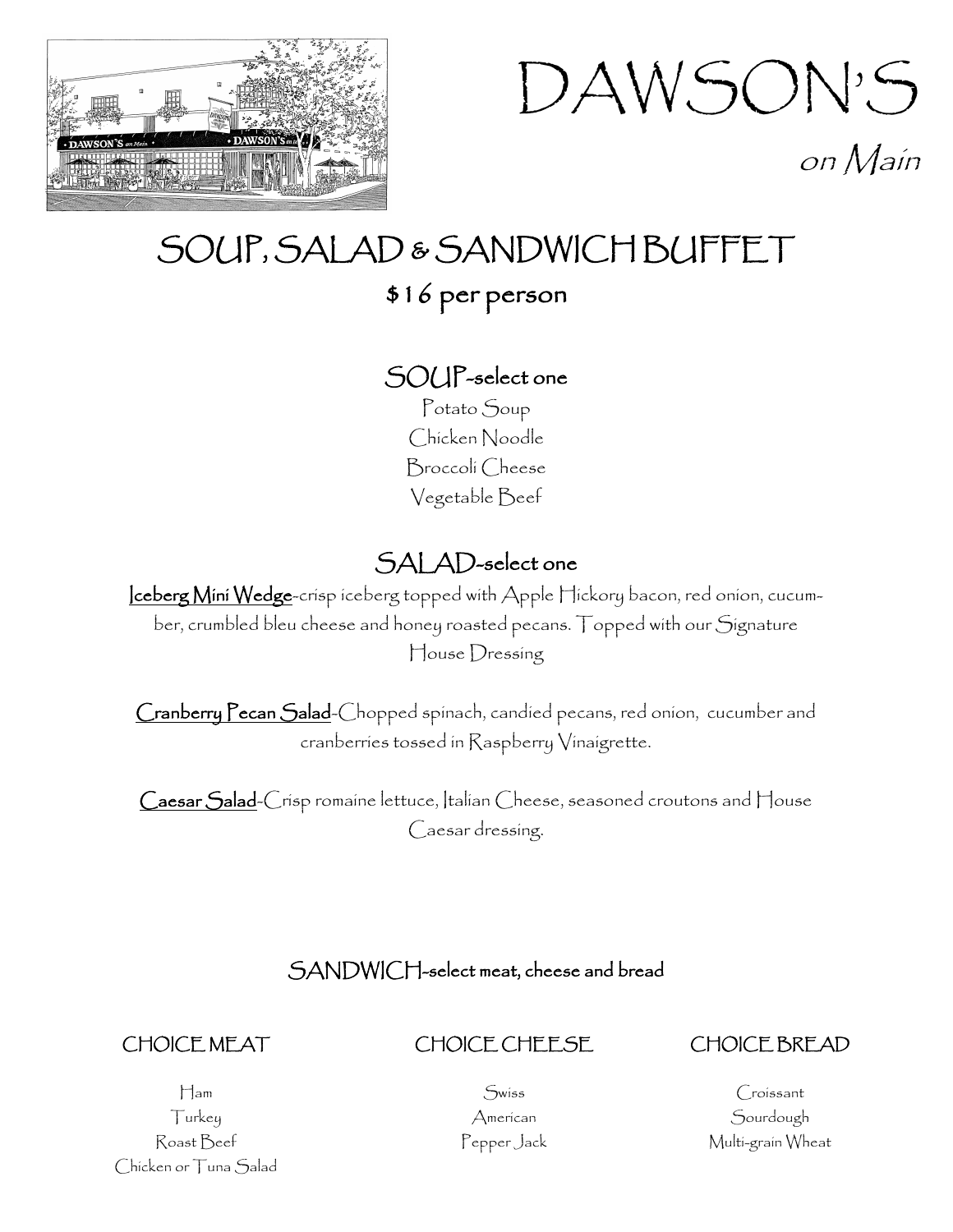

on Main

## SANDWICH or WRAP BUFFET

\$15 per person with two sides \$17 per person with three sides

Minimum of 20 guests

Sandwich Choices:

Chicken Salad, tuna Salad, Egg Salad, Turkey, Ham or Roast Beef Pepper Jack, American, Swiss, Provolone Croissant, Sourdough, Multi-grain wheat, Kaiser roll Steak or Chicken Philly's Wrap Choices:

Chicken or Tuna Salad Buffalo Chicken Chicken Caesar Vegetable BLT Ham and Turkey Club

Sides

Homemade Pasta Salad Homemade Cole Slaw Homemade Signature Potato Salad 7-Layer Salad Fresh Fruit Broccoli Salad

#### Add a cup of soup \$1.50

#### Included in each sandwich or wrap buffet:

Potato Chips and Cookies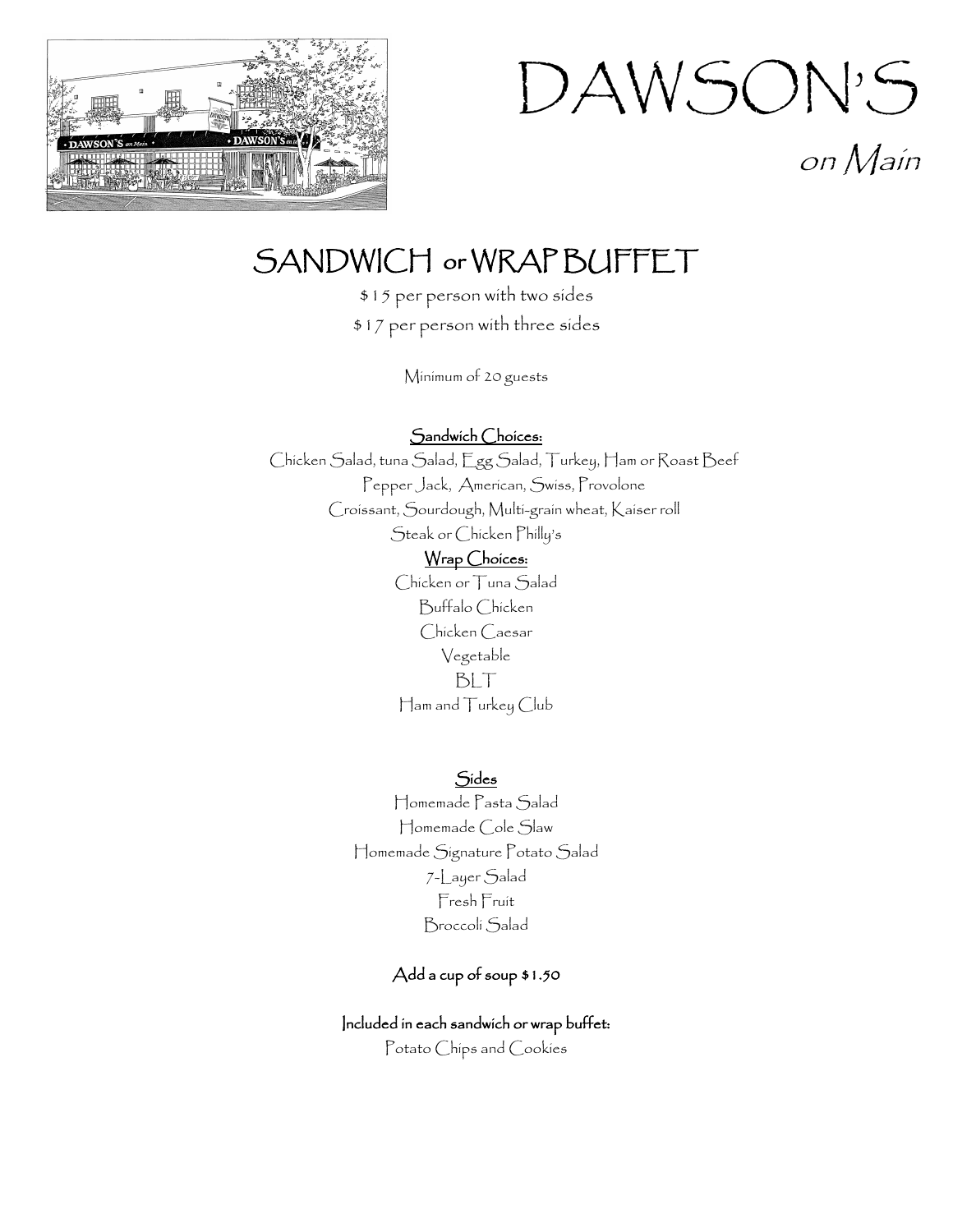

## DAWSON'S on Main

## **SPECIALTY BUFFETS**

### Mexican Buffet-\$22

Italian Buffet-\$22

Homestyle Buffet-\$20

### Seafood Buffet-Market Price

We can customize buffets to appeal to every taste. Prices may vary with menu selection. Please call us for more details.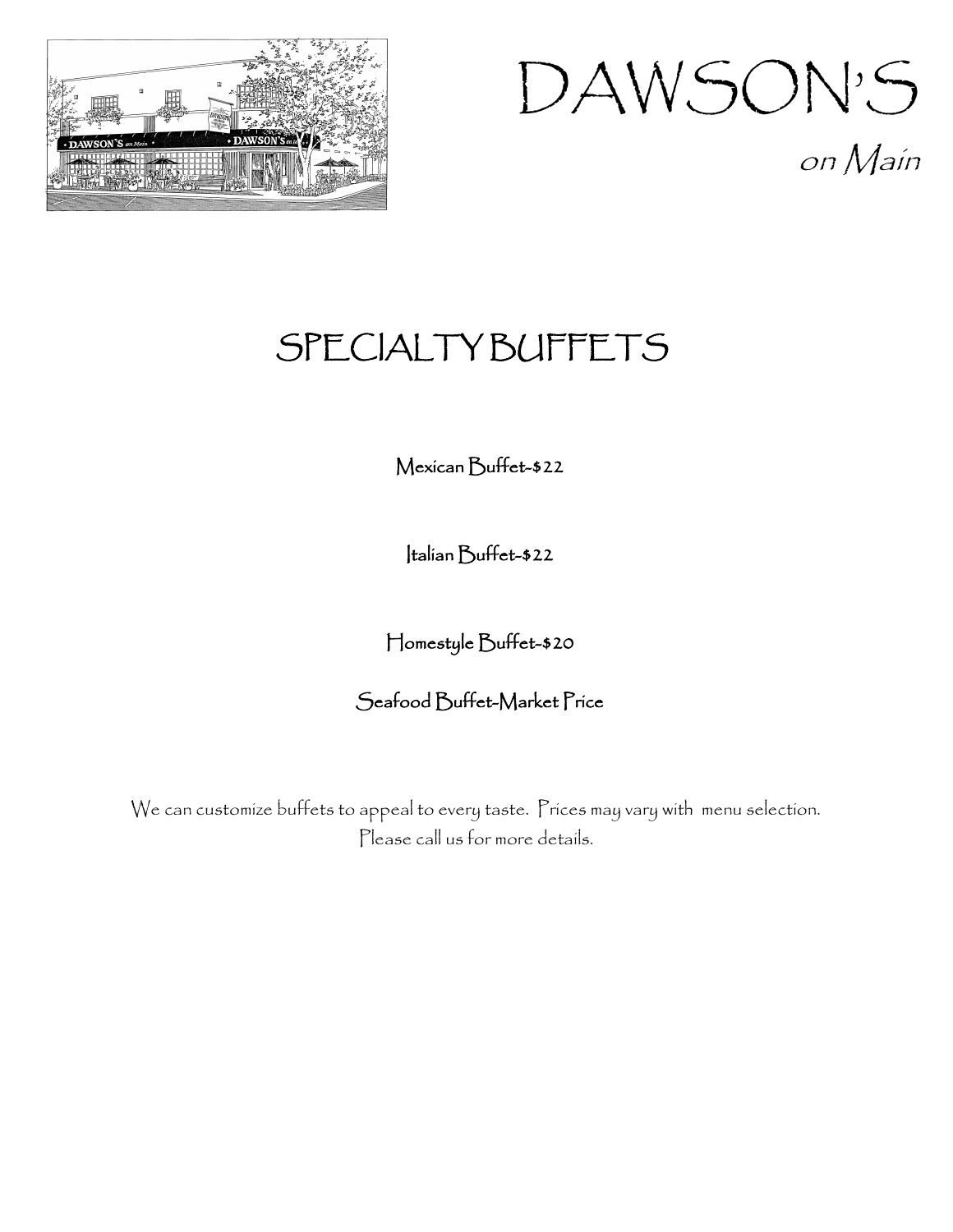

on Main

## DINNER BUFFET MENU

20 guest minimum \$30 per person plus tax & gratuity

Includes choice of Two Entrees, One Salad, One Vegetable and One Starch All dinners include bread

## DINNER BUFFET ENTRÉE CHOICES

Roast Beef cooked medium rare with Cabernet Demi Sauce Herb Smoked Chicken topped with Rosemary Sauce Smoked and Roasted Turkey with Cranberry Sauce Chicken Parmesan on a bed of Angel Hair Pasta Smoked Pork Loin with Mushroom Ragu Honey Basted Ham Smothered Chicken Chicken Piccata Fried Chicken

### ADDITONAL OPTIONS

Sirloin Steak cooked medium and topped with Blue Cheese, Mushrooms & Caramelized Onions  $$35$ Grilled Cajun Mahi Mahi topped with Papaya Mango Relish \$33 Grilled Salmon topped with Lemon Caper Butter \$30 Carved Smoked Beef Tenderloin \$35 12oz. Prime Rib with au jus \$35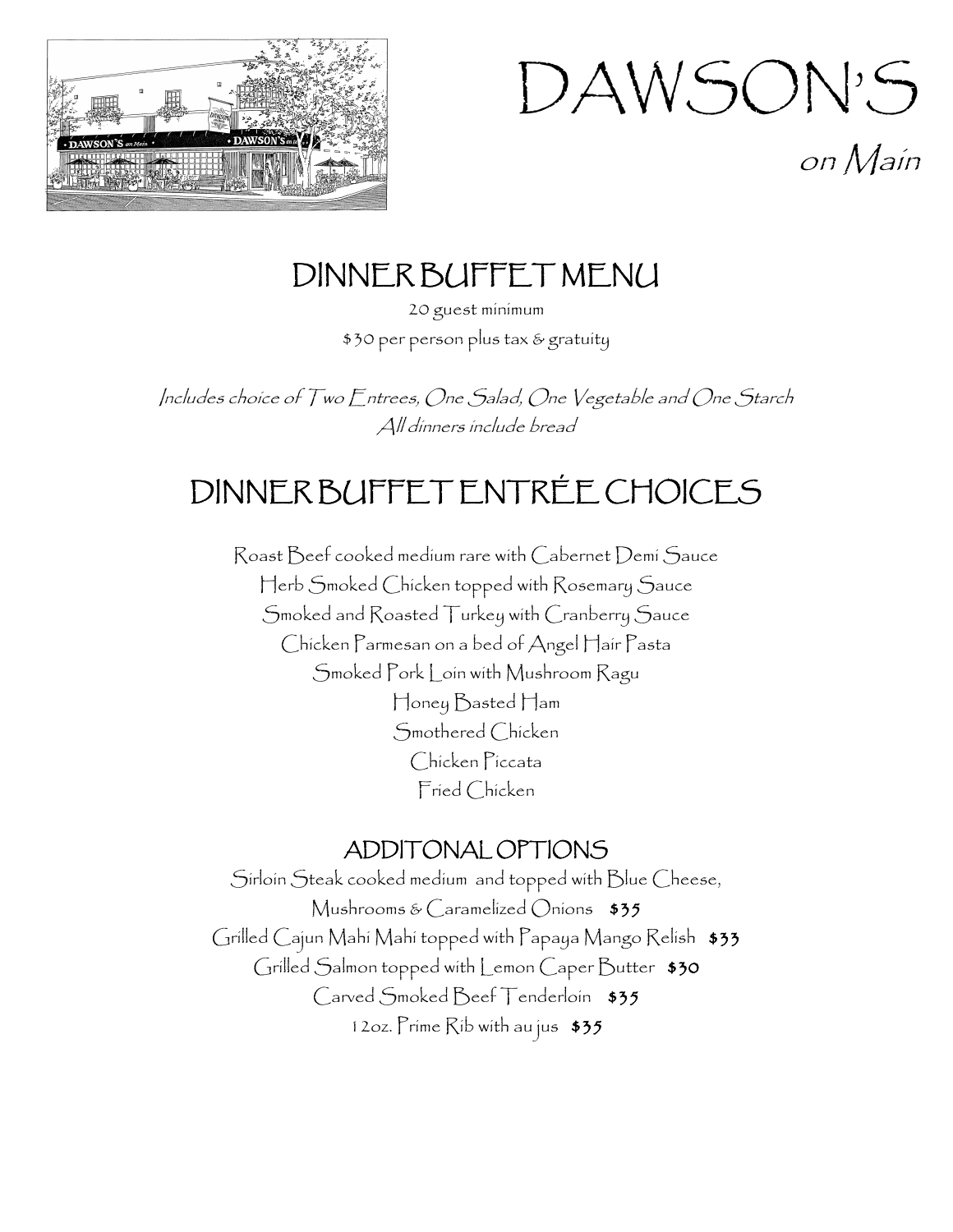

on Main

## DINNER BUFFET SALAD CHOICES

Select One

Garden Salad with Three Dressing Tops

Broccoli Salad with Cheddar, Red Onion, Carrots, spiced Pecans, Cucumber tossed in Raspberry Poppy seed Dressing

Spinach salad with Egg, Cucumbers, Mushrooms, Carrots, Red Onion, Apple-Smoked Bacon, Tomato

Caesar Salad with House-Made Garlic Parmesan Croutons

Spring Mix Summer Salad with Blue Cheese Crumbles, Apple-Smoked Bacon, Cucumber, Red onion, Spiced Pecans, and Raspberry Vinaigrette

Dawson's Mini-Wedge-Crisp iceberg lettuce topped with Apple Hickory bacon, red onion, cucumber, crumbled bleu cheese and honey-roasted pecans. Topped with our signature House Dressing.

Dinner Buffet Vegetable Choices

Select One

Dinner Buffet Starch Choices

Select One

Country-Style Slow-Cooked Green Beans Garden Green Beans Summer Medley (zucchini, squash, carrots, red onion, beans) Honey Glazed Carrots Roasted Corn with Sautéed Peppers and red onions

Garlic Mashed Potatoes Au Gratin Potatoes Cilantro Rice Roasted Red Potatoes Oven roasted potatoes, onions, peppers